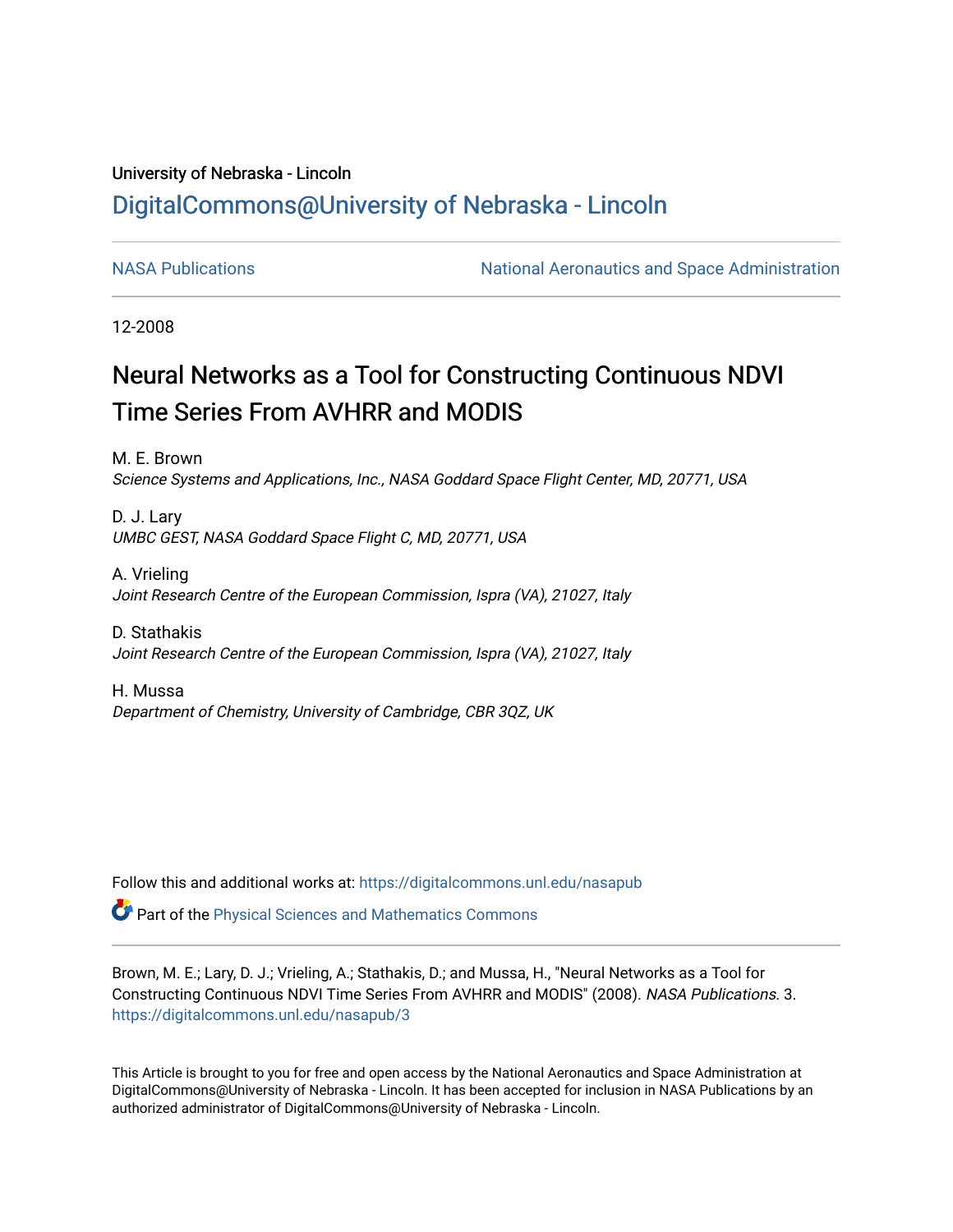

## Neural networks as a tool for constructing continuous NDVI time series from AVHRR and MODIS

#### M. E. BROWN\*†, D. J. LARY‡, A. VRIELING§, D. STATHAKIS§ and H. MUSSA¶

{Science Systems and Applications, Inc., NASA Goddard Space Flight Center, MD, 20771, USA

{UMBC GEST, NASA Goddard Space Flight C, MD, 20771, USA §Joint Research Centre of the European Commission, Ispra (VA), 21027, Italy "Department of Chemistry, University of Cambridge, CBR 3QZ, UK

(Received 30 December 2007; in final form 23 May 2008 )

The long term Advanced Very High Resolution Radiometer (AVHRR)- Normalized Difference Vegetation Index (NDVI) record provides a critical historical perspective on vegetation dynamics necessary for global change research. Despite the proliferation of new sources of global, moderate resolution vegetation datasets, the remote sensing community is still struggling to create datasets derived from multiple sensors that allow the simultaneous use of spectral vegetation for time series analysis. To overcome the non-stationary aspect of NDVI, we use an artificial neural network (ANN) to map the NDVI indices from AVHRR to those from MODIS using atmospheric, surface type and sensorspecific inputs to account for the differences between the sensors. The NDVI dynamics and range of MODIS NDVI data at  $1^\circ$  is matched and extended through the AVHRR record. Four years of overlap between the two sensors is used to train a neural network to remove atmospheric and sensor specific effects on the AVHRR NDVI. In this paper, we present the resulting continuous dataset, its relationship to MODIS data, and a validation of the product.

#### 1. Introduction

Consistent, long term vegetation data records are critical for analysis of the impact of global change on terrestrial ecosystems. Continuous observations of terrestrial ecosystems through time are necessary to document changes in magnitude or variability in an ecosystem (Tucker et al. 2001, Eklundh and Olsson 2003, Slayback et al. 2003). Satellite remote sensing has been the primary tool for scientists to measure global trends in vegetation, as the measurements are both global and temporally frequent. To extend measurements through time, multiple sensors with different design and resolution must be used together in the same time series. This presents significant problems as sensor band placement, spectral response, processing, and atmospheric correction of the observations can vary significantly and impact the comparability of the measurements (Brown et al. 2006). Even without differences in atmospheric correction, vegetation index values for the same target recorded under identical conditions will not be directly comparable because input reflectance values differ from sensor to sensor due to

International Journal of Remote Sensing ISSN 0143-1161 print/ISSN 1366-5901 online © 2008 Taylor & Francis http://www.tandf.co.uk/journals DOI: 10.1080/01431160802238435

This article is a U.S. government work, and is not subject to copyright in the United States.

<sup>\*</sup>Corresponding author. Email: molly.brown@nasa.gov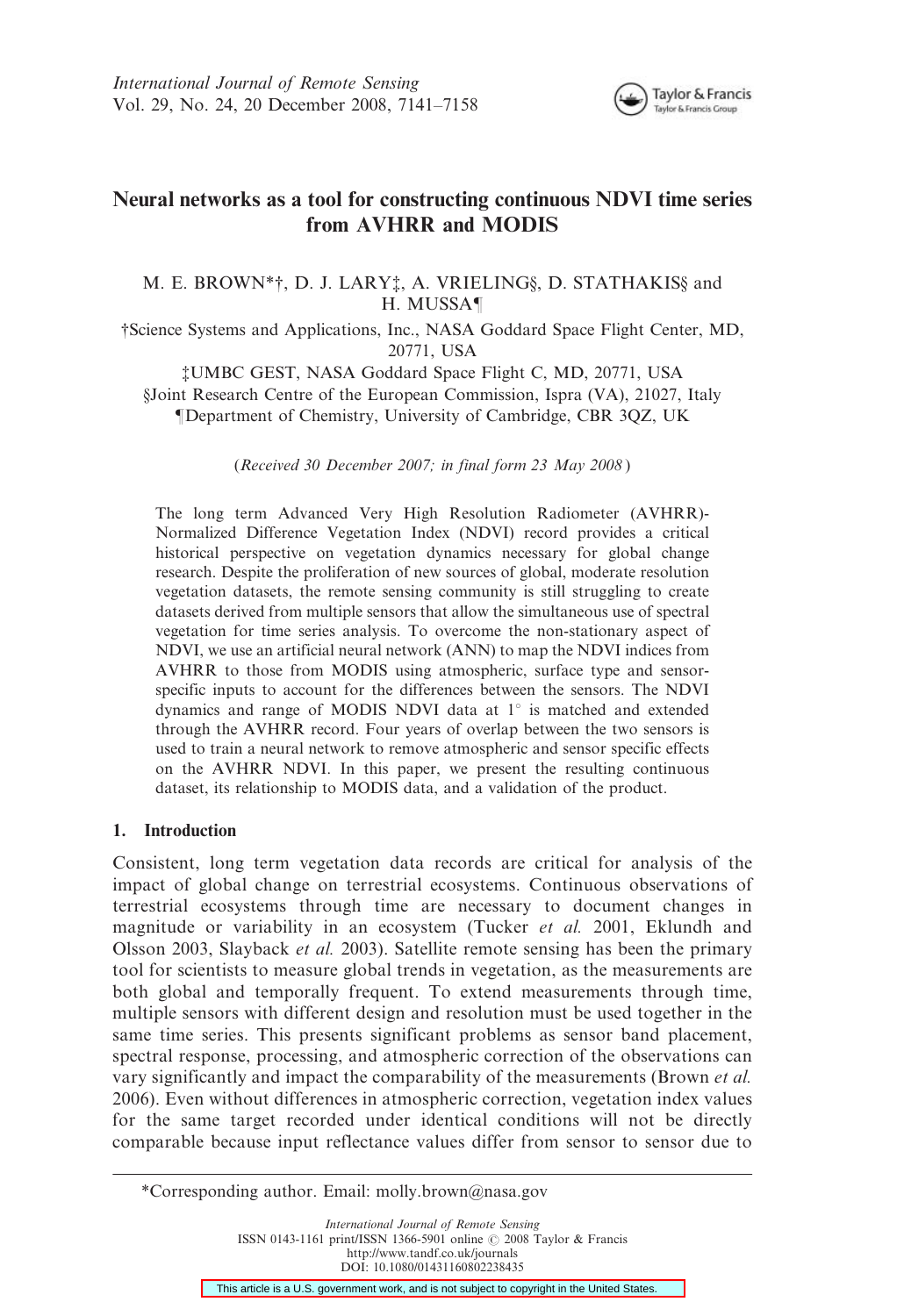differences in sensor design and spectral response of the instrument (Teillet et al. 1997, Miura et al. 2006).

Several approaches have been taken to integrate data from multiple sensors. Steven *et al.* (2003), for example, simulated the spectral response from multiple instruments and with simple linear equations created conversion coefficients to transform NDVI data from one sensor to another. Their analysis is based on the observation that the vegetation index is critically dependent on the spectral response functions of the instrument used to calculate it. The conversion formulas the paper presents cannot be applied to maximum value NDVI datasets because the weighting coefficients are land cover and dataset dependent, reducing their efficacy in mixed pixel situations (Steven et al. 2003). Trishchenko et al. (2002) created a series of quadratic functions to correct for differences in the reflectance and NDVI to NOAA-9 AVHRR-equivalents (Trishchenko et al. 2002). Both the Steven et al. (2003) and the Trishchenko et al. (2002) approaches are land cover and dataset dependent and thus cannot be used on global datasets where multiple land covers are represented by one pixel. Miura *et al.* (2006) used hyper-spectral data to investigate the effect of different spectral response characteristics between MODIS and AVHRR instruments on both the reflectance and NDVI data, showing that the precise characteristics of the spectral response had a large effect on the resulting vegetation index. The complex patterns and dependencies on spectral band functions were both land cover dependent and strongly nonlinear, thus we see that an exploration of a nonlinear approach may be fruitful.

In this paper we experiment with powerful, nonlinear neural networks to identify and remove differences in sensor design and variable atmospheric contamination from the AVHRR NDVI record in order to match the range and variance of MODIS NDVI without removing the desired signal representing the underlying vegetation dynamics. Neural networks are 'data transformers' (Atkinson and Tatnall 1997), where the objective is to associate the elements of one set of data to the elements in another. Relationships between the two datasets can be complex and the two datasets may have different statistical distributions. In addition, neural networks incorporate *a priori* knowledge and realistic physical constraints into the analysis, enabling a transformation from one dataset into another through a set of weighting functions (Atkinson and Tatnall 1997). This transformation incorporates additional input data that may account for differences between the two datasets.

Our objective in this paper is to demonstrate the viability of neural networks as a tool to produce a long term dataset based on AVHRR NDVI that has the data range and statistical distribution of MODIS NDVI. Previous work has shown that the relationship between AVHRR and MODIS NDVI is complex and nonlinear (Gallo et al. 2003, Brown et al. 2006, Miura et al. 2006), thus this problem is well suited to neural networks if appropriate inputs can be found. The impact of atmospheric contamination, such as clouds, smoke, pollution and other aerosols, variations in soil colour and exposure through vegetation, and land cover type has a differential effect on AVHRR data as compared to MODIS data. Here we explore how neural networks can be used to account for these impacts and create an AVHRR NDVI dataset with similar characteristics as the MODIS dataset. Overlapping years of observations are used to train the network. Examination of the resulting MODIS-fitted AVHRR dataset both during the overlap period and in the historical dataset enabled an evaluation of the efficacy of the neural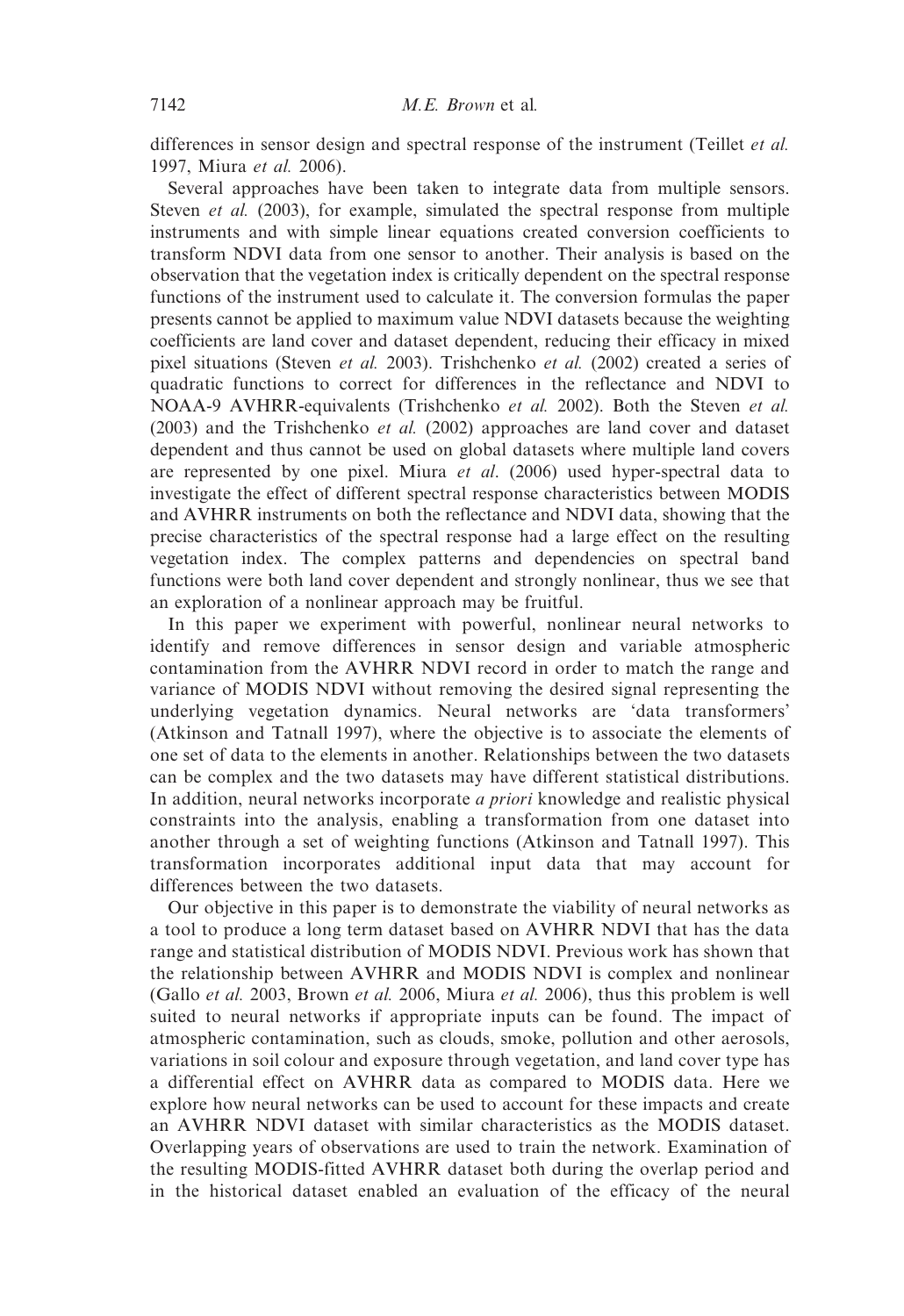net approach compared to other approaches to merge multiple-sensor NDVI datasets.

#### 2. Neural networks

Neural networks are algorithms used for either classification or function approximation (Lippmann 1987). A good introduction to neural networks is given by Lippmann (1987). Since their first introduction, they have been used for almost two decades in remote sensing (Benediktsson et al. 1990). The most commonly used type of neural network is the Multi-Layer Perceptron (MLP), of which Kalman filters are one type. Artificial neural networks (ANNs) are made up of input layers, hidden layers and output layers.

The MLP neural network has an input layer where the data samples are fed, typically after being normalized. The data from the input layer is then fed into a number of hidden layers, typically either one or two. The choice of how many hidden layers and number of nodes per hidden layer that should be used is currently an open research question. Several heuristics exist to assist in selecting the number of nodes in the hidden layers, some of which developed explicitly in the domain of remote sensing such as the Kanellopoulos–Wilkinson (1997) rule (Stathakis and Vasilakos 2006). Finally the hidden layers feed one or more input layers.

To summarize the ANN topology, a relation of  $x : y : z$  is frequently used. This implies a neural network with x input nodes, one hidden layer with  $\nu$  hidden nodes and z output nodes (for example,  $7:20:1$ ). The neural network is trained by adjusting the values of the connections, called weights, between nodes. The most commonly used training algorithm is back-propagation introduced by Rumelhart et al. (1986). Several modifications to the original algorithm have greatly boosted performance (Rumelhart et al. 1986). Neural networks can learn in an either supervised or unsupervised mode depending on whether target vectors are presented along with input vectors or not. In the supervised mode, several spectral bands (or in this study, time series) per data sample are typically presented to the network. At the same time the desired output is also used to modify the weights so that the deviation between actual and obtained output is minimized. Typically the samples available, i.e. input and output vectors, are split in order to train the network and independently validate the results. A three-set strategy has been proposed to offer a more objective validation by Bishop (1995). According to this strategy three subsets are created, one for training, one for validation and one for testing (Bishop 1995).

One of the main advantages of neural networks is the fact that multiple sources, including non-spectral data, can be used as input (Benediktsson *et al.* 1990, Stathakis and Kanellopoulos 2008). This is because neural networks make no assumptions, e.g. about statistical distributions, regarding the input data. One of their main drawbacks is that they require experience in selecting values for the numerous parameters that need to be set. Recent results show that global search methods can be used to make near-optimal choices. Additionally, neural networks are often accused of being black-box techniques because the knowledge learned can not be expressed in a meaningful way. Several efforts have been made towards building transparent neural networks. One way to do this is to deploy neuro-fuzzy methods (Stathakis and Vasilakos 2006).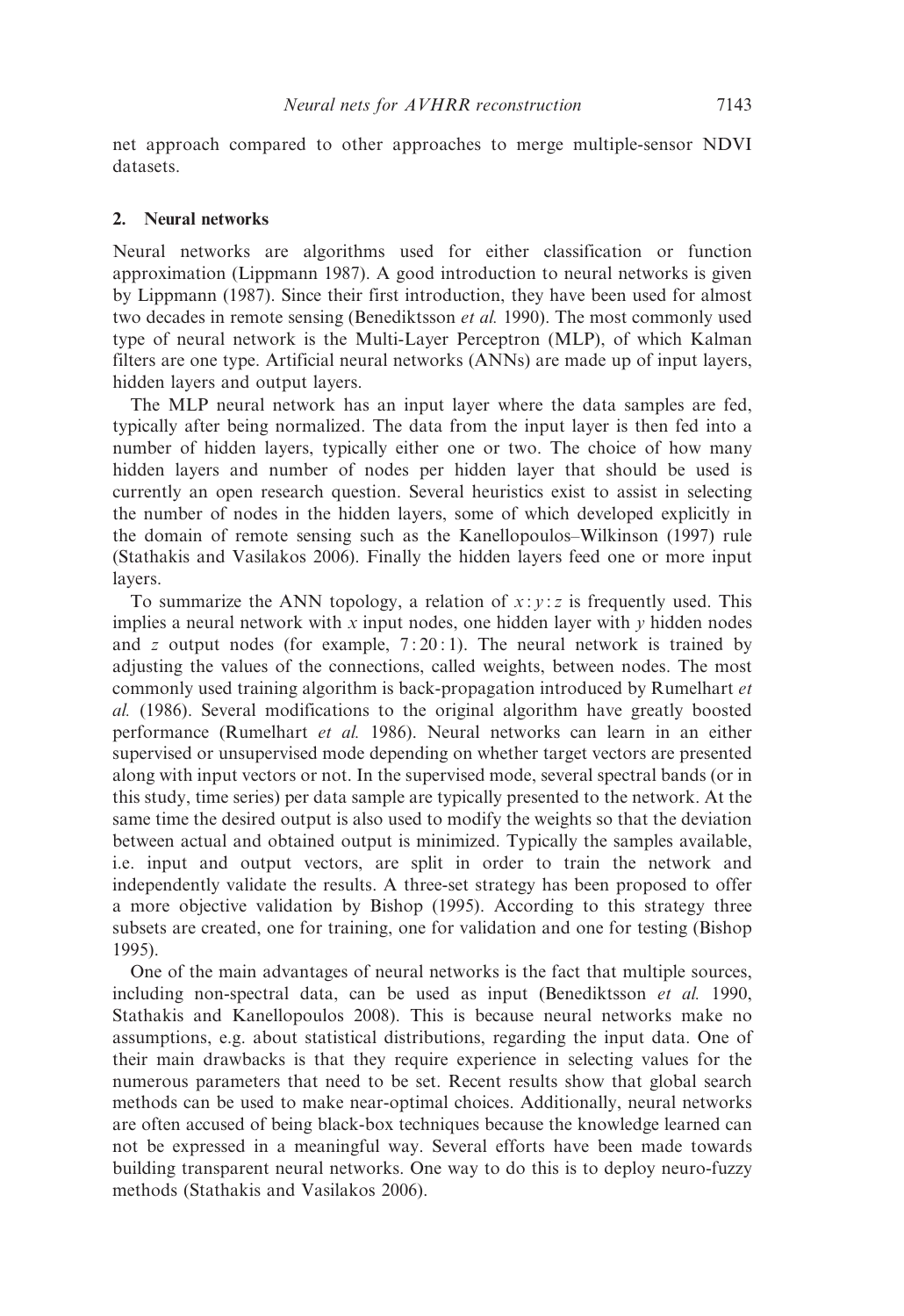## 3. Data

This study uses global NDVI products derived from AVHRR and MODIS NDVI sensors at  $1^\circ$  resolution and for a monthly time window. Ancillary files are used in this study to determine the impact of clouds and other atmospheric effects on the vegetation measurement from different sensors through time. We have restricted the number of inputs to six besides the AVHRR NDVI to reduce redundancy and overfitting of the neural network. There are three atmospheric products from TOMS—a soil type map, a digital elevation model (DEM), and a land cover map.

## 3.1 *NDVI* datasets at  $1^\circ$

AVHRR and MODIS NDVI products were downsampled to  $1^\circ$  resolution to reduce the processing time of the artificial neural network and to match the resolution of the atmospheric TOMS inputs. To further reduce processing time, average monthly composites were made of the two products. The spatial and temporal downsampling was done by averaging all pixels falling in a  $1^{\circ}$  cell for the two nearest periods in a month (MODIS products do not respect month limits).

The maximum value AVHRR NDVI composites have an 8-km resolution (Tucker 1979, Holben 1986) and were from the NASA Global Inventory Monitoring and Modeling Systems (GIMMS) group at the Laboratory for Terrestrial Physics (Tucker et al. 2005, Brown et al. 2006) from July 1981 to May 2004. A post-processing satellite drift correction has been applied to this dataset to further remove artefacts due to orbital drift and changes in the sun-target-sensor geometry (Pinzon et al. 2005). As a result of AVHRR's wide spectral bands, the AVHRR NDVI is more sensitive to water vapour in the atmosphere than MODIS. An increase in water vapour results in a lower NDVI signal, which can be interpreted as an actual change if no correction is applied (Pinheiro *et al.* 2004, Pinzon 2002). The maximum value composite should lessen these artefacts (Holben 1986). The GIMMS operational dataset incorporates AVHRR data from sensors aboard NOAA-7 through 14 with the data from the AVHRR on NOAA-16 and 17.

The Terra-MODIS 16 day L3 land surface NDVI product was selected. NDVI data for MODIS was computed from the (White-Sky) Filled Land Surface Albedo Map Product, which is a value-added product from the MODIS Atmospheres group. The global, 1-km, 16-day MODIS NDVI composites from February 2000 to December 2004 were used to create averaged  $1^{\circ}$  monthly data for this analysis. The resulting  $1^\circ$  time series include only pixels with more than 50% land and conforms to the International Satellite Land Surface Climatology Project (ISLSCP) convention as described by Sellers et al. (1996).

### 3.2 Ancillary datasets

To account for the differences between the AVHRR and MODIS data, we use four ancillary data products in the neural network: TOMS data which provide information on water vapour in the atmosphere, soil maps, land cover maps and elevation. Each of these accounts for an aspect of the sensor design differences and provides key information so that the neural network can work. Preliminary work (not described here) demonstrated that the most important factors controlling the relationship between the NDVI of MODIS and that of AVHRR are the surface reflectance, the land surface type, aerosols and total ozone column. Variations in atmospheric contamination have direct impact on the AVHRR NDVI used here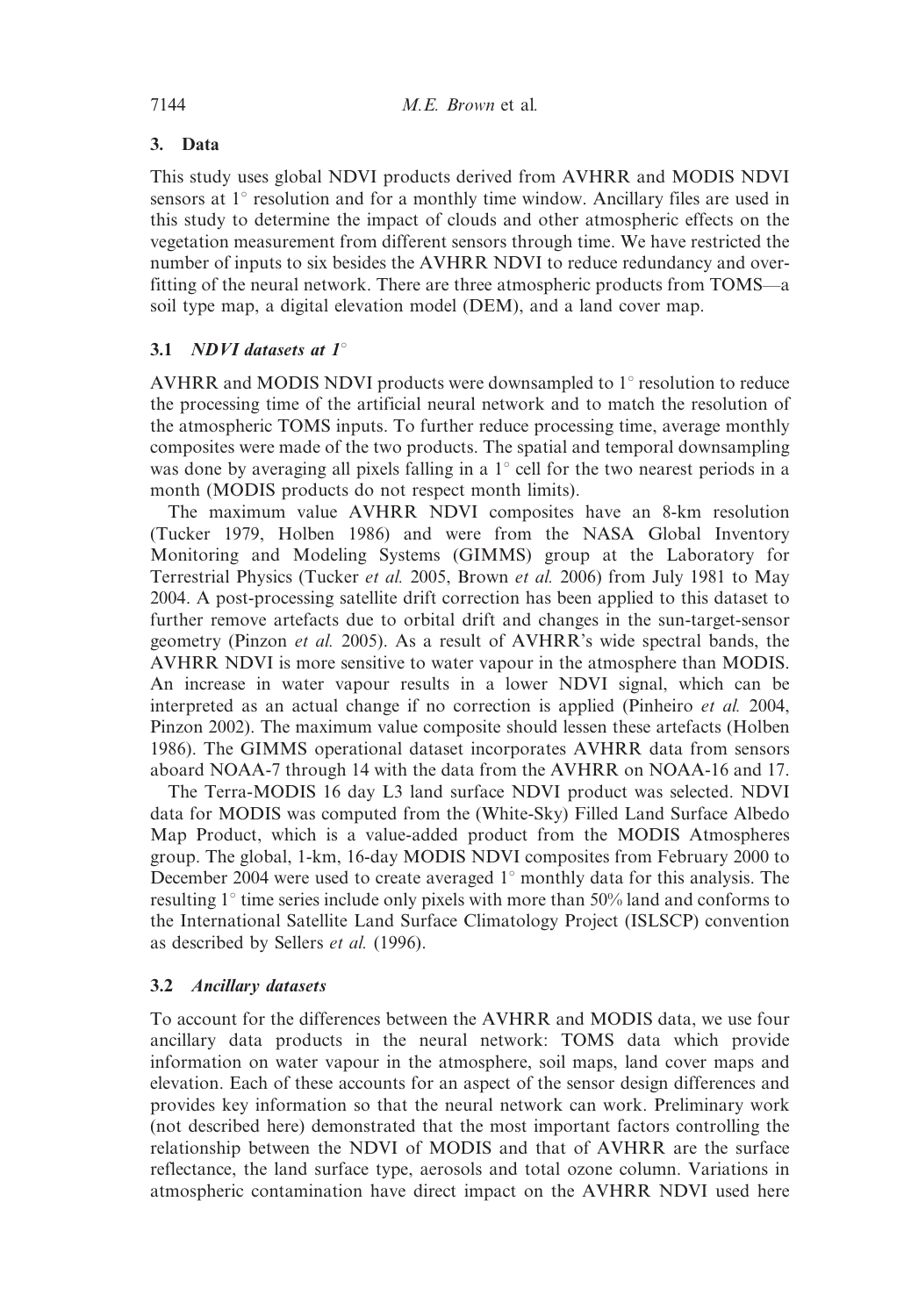because no atmospheric correction was implemented during its processing, only volcanic aerosols and maximum value compositing (Tucker et al. 2005). We know that ozone is a key atmospheric absorber of light in the visible region, and water, as measured by aerosols, in the infrared. The AVHRR NDVI, calculated using the wide bands of the instrument, will therefore be influenced by these elements.

The Nimbus-7 TOMS data are the only source of high resolution global information about the atmospheric composition (and hence depression of AVHRR NDVI) for much of the AVHRR record. As an instrument that measures the atmosphere back to 1981, TOMS has the advantage of being co-located for much of its record on the same platform as AVHRR, which is particularly important as the NOAA satellites from which the AVHRR NDVI are derived are subject to nonlinear orbital drift through time (McPeters et al. 1998). The TOMS data, from Version 8, include reflectance, aerosol and ozone measurements and are derived from three sensors: Nimbus 7, Meteor 3 and Earth Probe (table 1). All three products are used in order to capture the impact of atmospheric variations on the uncorrected AVHRR NDVI data. During the missing period of 1994–1996, we use a climatology created by taking the median value of the preceding 2, 4 and 6 years and the following 2, 4 and 6 years. This approach was used as ozone has a quasi-biennial oscillation (QBO). Although not optimal, this performed well and is required if we want to use these datasets for a correction of the entire series.

The NASA Goddard Institute for Space Studies (GISS) soil type map is used to account for the difference in sensitivity to underlying soil colour from AVHRR and MODIS (Huete and Tucker 1991, Huete *et al.* 1994). The soil type map is at  $1^{\circ}$ resolution and contains 26 soil units, and values for water and ice. The soil type data file was derived from the highest level of the FAO soil units and is based on the work of Zobler (1986).

A  $1^\circ$  'surface type' land cover dataset was created from the SPOT Global Land Cover (GLC) 2000 dataset (Giri et al. 2004). Previous research has shown that variations in land cover affect the strength of the impact of atmospheric thickness (Pinzon 2002). This dataset has 22 land cover classes based on the FAO land cover classification system. We aggregated the data to a  $1^{\circ}$  resolution using a vote procedure. We used the GLC2000 data instead of MODIS or AVHRR-based land cover datasets as an independent surface classification for the ANN training. We use a single land cover map to represent the land cover for the 25-year record. Even though we acknowledge that land cover change may have occurred during this period, they are unlikely to span an entire  $1^{\circ} \times 1^{\circ}$  pixel. The neural network uses this parameter to identify regions with very low signal due to small amounts of vegetation. These regions are approximately static through time globally.

A  $1^\circ$  DEM was used to ensure the identification and maintenance of mountainous regions that may otherwise be confused with clouds or other atmospheric effects. This DEM was derived from the USGS SRTM 90-m dataset, and has been aggregated to  $1^\circ$  using averaging.

#### 3.3 Global rainfall data

We used Global Precipitation Climatology Centre (GPCC) rain gauge data from the Global Precipitation Climatology Project (GPCP). These data were used to evaluate the ability of the NDVI data products for capturing inter-annual vegetation dynamics related to rainfall. The GPCC data are area-averaged and time-integrated precipitation fields based on surface rain gauge measurements. The GPCC collects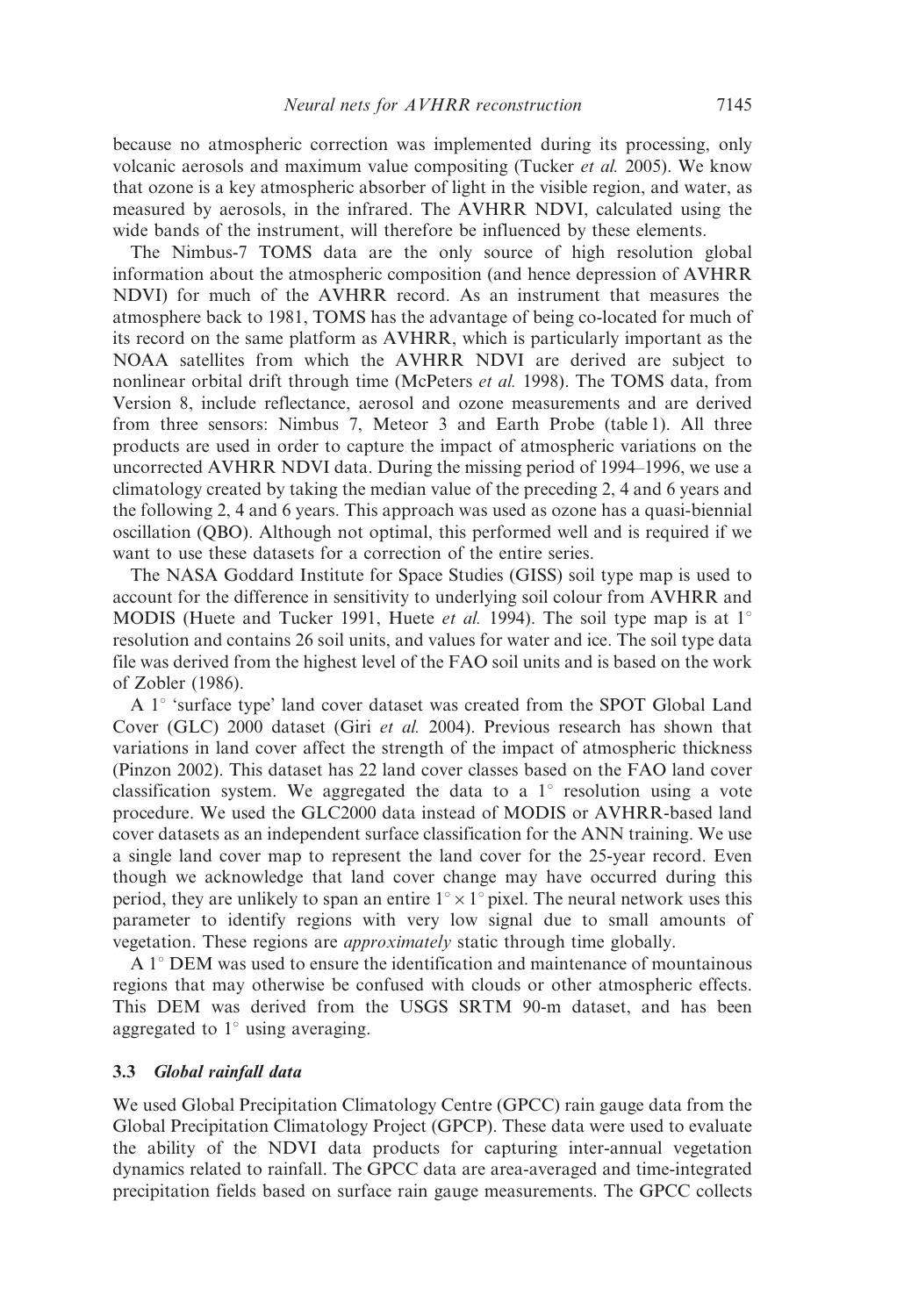| Table 1. Global datasets used in this paper. |  |
|----------------------------------------------|--|
|----------------------------------------------|--|

| Sensor                    | <b>AVHRR NDVI</b>                                   | <b>MODIS NDVI</b>             | GPCC rain          | TOMS reflectivity, ozone and aerosol                                                                                     |
|---------------------------|-----------------------------------------------------|-------------------------------|--------------------|--------------------------------------------------------------------------------------------------------------------------|
| Data source               | <b>GIMMS NDVIg</b><br>operational dataset           | MODIS-land and<br>atmospheres | Gridded gauge data | NASA GSFC ozone processing team                                                                                          |
| Native spatial resolution | $8000 \,\mathrm{m}$                                 | $250 \,\mathrm{m}$            | $1^{\circ}$        | $26 \mathrm{km}$                                                                                                         |
| Temporal resolution       | $15 \text{ day}$                                    | $16$ -day                     | monthly            | daily                                                                                                                    |
| Period available          | July 1981–present<br>(NOAA 7, 9, 11, 14, 16 and 17) | February 2000– present        | April 1986–present | November 1978–May 1993<br>(Nimbus 7)<br>May 1993–November1994<br>(Meteor 3)<br>July 1996–December 2005 (Earth)<br>Probe) |
| Equatorial crossing       | $\sim$ 9 am- $\sim$ 6 pm                            | $10.30$ am                    | NA                 | $\sim$ 9 am- $\sim$ 6 pm                                                                                                 |
| Field of view (FOV)       | $+55.4^{\circ}$                                     | $+55^{\circ}$                 | NA                 | $+55.4^{\circ}$                                                                                                          |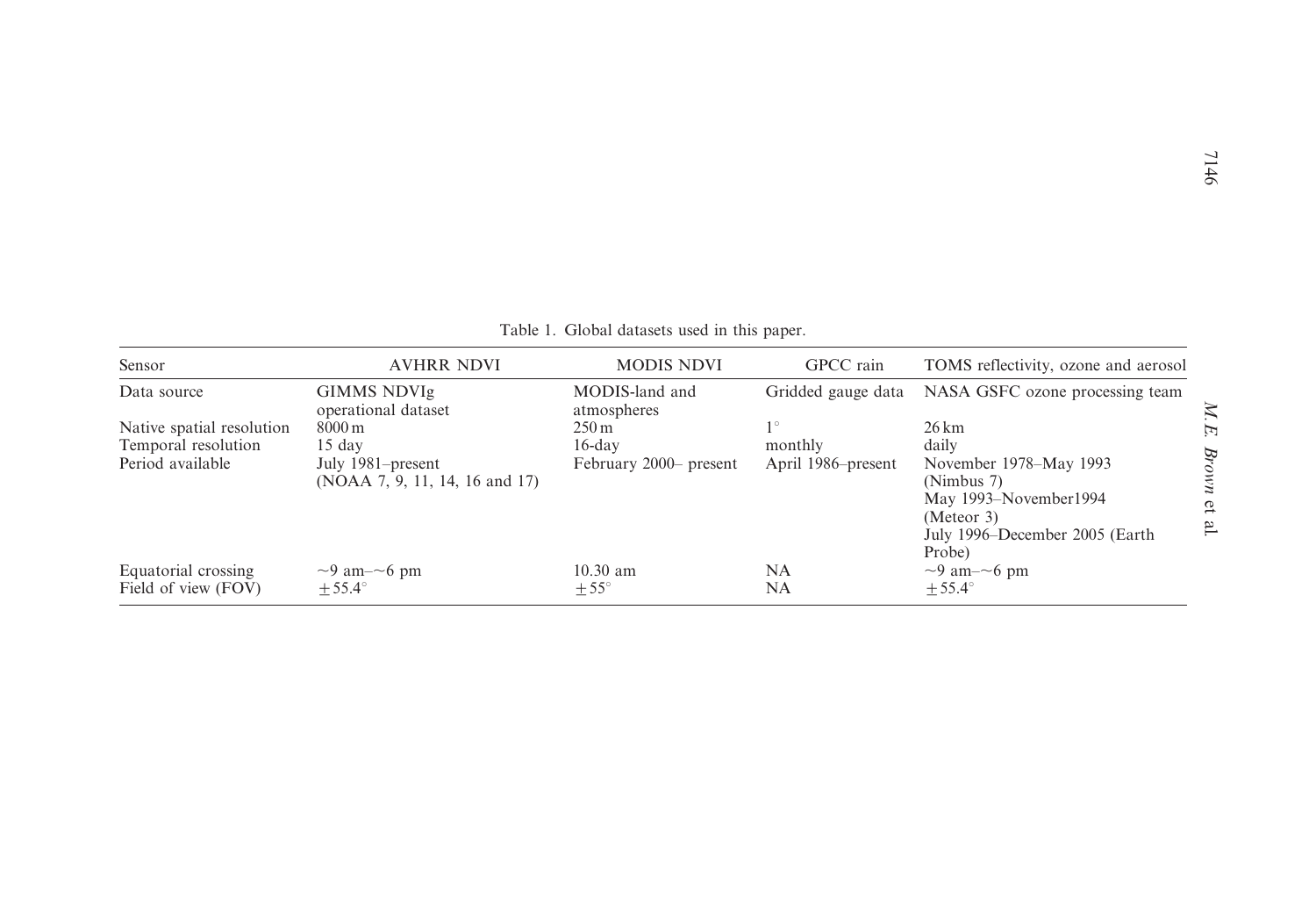monthly precipitation totals received from the World Weather Watch Global Telecommunication System (GTS) of the World Meteorological Organization (WMO). The GPCC acquires monthly precipitation data from international/ national meteorological and hydrological services/institutions. Surface rain-gauge based monthly precipitation data from 6700 meteorological stations are analysed over land areas and gridded using a spatial objective analysis method (Rudolf et al. 1994).

#### 4. Methods

#### 4.1 Application of the ANN

When mapping AVHRR to MODIS NDVI using ANNs, factors that explain differences in the sensors and their processing must be accounted for by the input variables. Here we use historical data derived from the Total Ozone Mapping Spectrometer (TOMS), which is available with some interruption back to 1978 (McPeters et al. 1998). The AVHRR is also more sensitive to differences in background soil contamination than MODIS (Huete and Jackson 1988), thus we use a soil type map (Zobler 1986), a DEM, and a land cover map to account for these differences (see §3 for a description of the datasets).

The neural network used here is a fully-connected feed-forward MLP with 7 : 20 : 1 topology. Biases are connected to both hidden and output layers. The selection of the nodes in the hidden topology conforms well to the Kanellopoulos– Wilkinson rule commonly used in remote sensing. In this study we employed a feedforward ANN with 20 nodes in a single hidden layer using a Kalman filter training algorithm. The Kalman filter algorithm provides rapid convergence for the weight estimation and is described by Lary and Mussa (2004).

Besides the additional data sources, the neural net is trained with time-series data of AVHRR and MODIS from the overlapping period of 2000–2003. Subsequently, the resulting weighting functions were applied to the AVHRR data from 1982–2003, using the ancillary files. The functions enable the correction of the entire dataset, enabling the production of an AVHRR dataset with similar characteristics as the MODIS dataset. For simplicity, throughout this paper this new dataset will be referred to as NNndvi, or the neural net corrected AVHRR NDVI. The result is an experimental product, whose objective is to demonstrate how a seamless AVHRR to MODIS dataset may be created. We do not assume that the method used is the only possible or even the most optimal method, but one that can produce a far closer integration between the datasets than has been demonstrated before using the actual processed data instead of the modelled data. For this feasibility demonstration we operated on the  $1^\circ$  scale at a monthly resolution to reduce the neural net processing time. The same training procedure could be conducted at a higher temporal and spatial resolution with more computing time and/or for smaller areas.

#### 4.2 Evaluation methods

The NNndvi dataset obtained is evaluated in two ways to determine if it is closer to the target MODIS NDVI than the original AVHRR dataset, and if it retains important interannual vegetation dynamics that have previously been identified in the AVHRR data (Zeng et al. 1999, Bounoua et al. 2000). First, time series for selected  $1^\circ$  boxes are presented to demonstrate the effect of the neural net procedure on particular locations. Second, the NNndvi is compared to the GPCC dataset to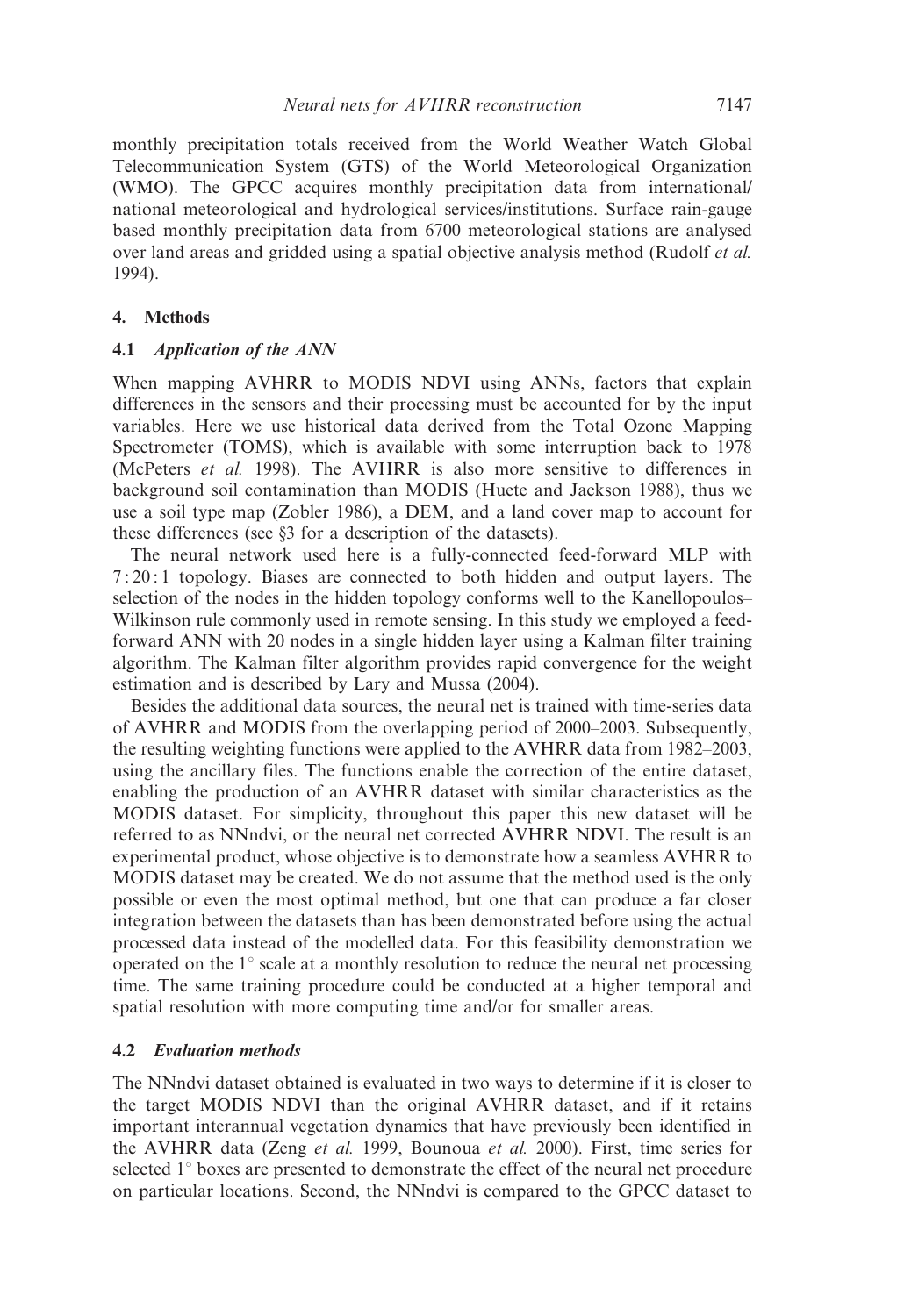determine whether or not the correction has changed the relationship with observed rainfall.

#### 5. Results

Figure 1 shows a schematic representation of the neural net mapping of the AVHRR NDVI to the MODIS NDVI during the years of overlap. Table 2 shows that the most important variable for linking the two datasets is the AVHRR NDVI (as would be expected) followed by the surface reflectance and total ozone column. In the TOMS data, the reflectance includes the degree of cloudiness. Given the wide bands of the AVHRR sensor and the differences in processing, it is expected that the TOMS reflectance is important for the correction (Cihlar et al. 2001).

Figure 2 shows the NDVI difference between the MODIS and AVHRR, and the MODIS and the NNndvi by latitude band for a single image from December 2003. The biggest differences are in the tropics, which have high concentrations of atmospheric aerosols and water vapour that interfere more with the AVHRR NDVI data than with the MODIS data (Huete et al. 2006). Another substantial difference between the datasets is seen in the northern latitudes. The histogram is from January 2003, so the regions north of  $40^{\circ}$ N have little active photosynthetic activity; the NDVI is largely measuring differences in ground cover and atmospheric thickness. The GIMMS AVHRR NDVI reports data over snow, ice, and during periods when there is no light, relying on the NDVI to correctly record the very low photosynthetic activity during these months. MODIS NDVI data incorporate



Figure 1. Schematic representation of the neural network used in this paper.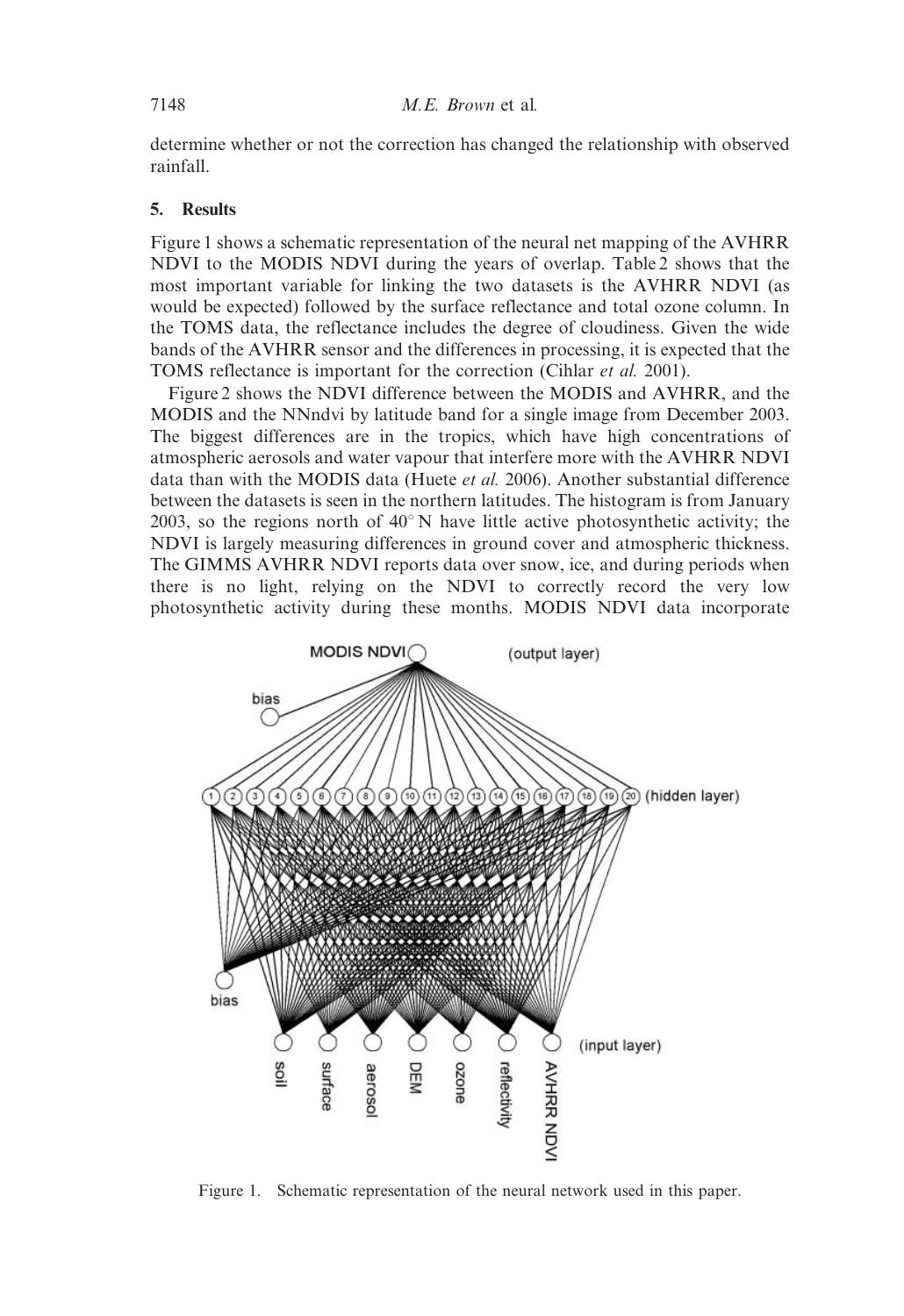| Element                 | Accumulated weight |  |  |  |
|-------------------------|--------------------|--|--|--|
| <b>AVHRR NDVI</b>       | 0.6                |  |  |  |
| <b>TOMS</b> reflectance | 0.5                |  |  |  |
| TOMS column ozone       | 0.3                |  |  |  |
| Land surface type       | 0.3                |  |  |  |
| TOMS aerosol index      | 0.2                |  |  |  |
| Soil cover              | 0.2                |  |  |  |
| Digital elevation model | 0.2                |  |  |  |

Table 2. Statistics of the MODIS, AVHRR, and NNndvi datasets for 48 months of data  $(2000-2003)$ .

much more sophisticated snow and ice detection, which results in large differences between the AVHRR and MODIS data. Since we have inputs into the neural net that can account for these differences (soil type, monthly changes in reflectivity), the differences between MODIS and AVHRR are considerably reduced by neural network processing.

Figure  $3(a)$  and (b) show the spatial average of all pixels in the same latitudinal band for the difference between the AVHRR and MODIS (a) and NNndvi and MODIS  $(b)$ . The plots show that significant improvement in the correspondence



01/2003 NDVI Differences

Figure 2. Graph showing the latitudinal means of the difference between MODIS, AVHRR and NNndvi for January 2003. The figure highlights the zones where the neural net correction is the strongest.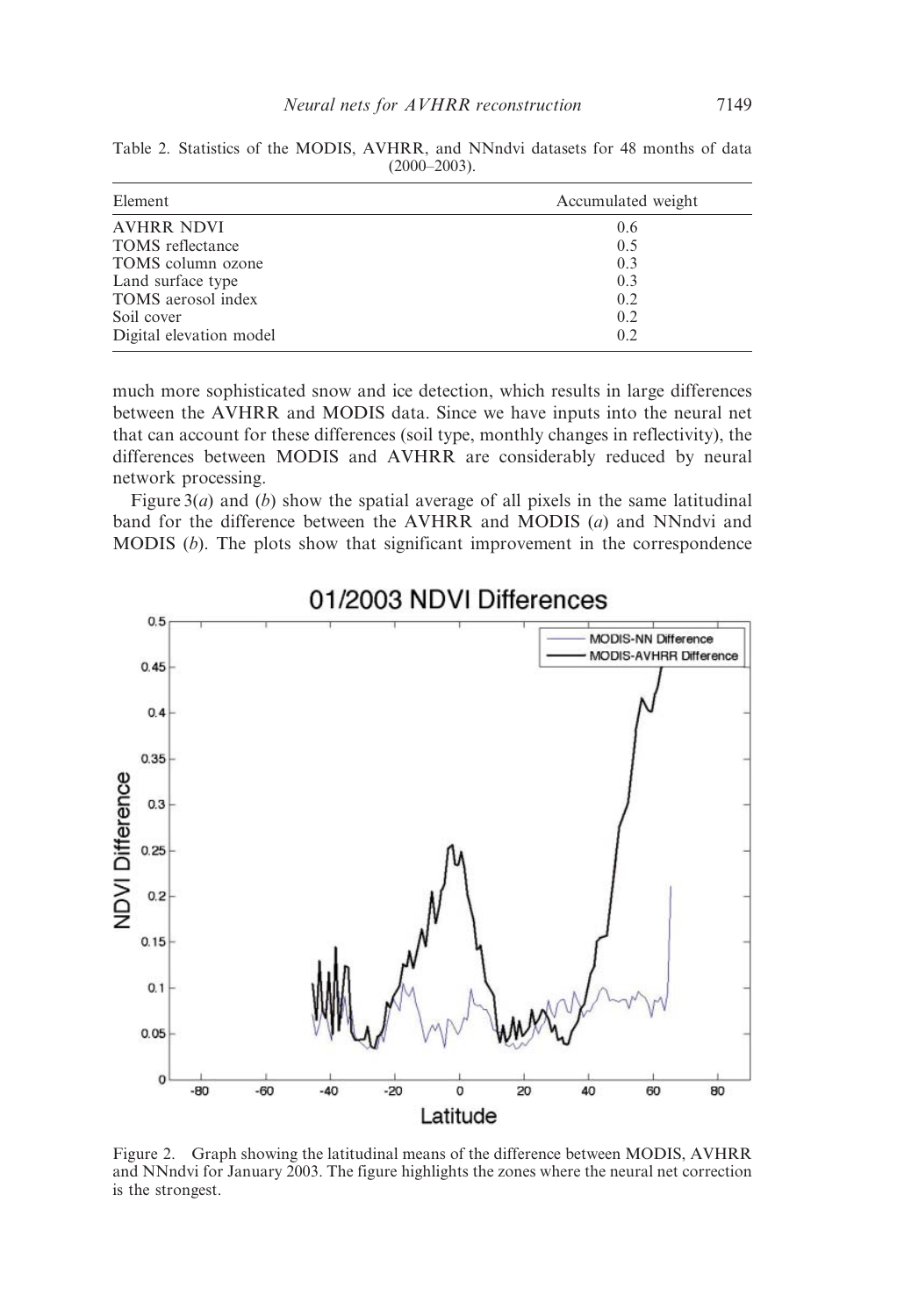

Figure 3. Zonal mean (averaged per latitude) of the difference between MODIS and AVHRR (*a*) and MODIS and NNndvi (*b*) through time from 2000 to 2003.

between the datasets in the tropics and in the northern latitudes seen in figure 2 is present in all years. Differences at the beginning and end of the growing season in the far north are clearly seen. These differences will be significant to scientists attempting to measure changes in phenology through time due to a warming climate. The northern latitudes have experienced the largest degree of warming, thus these systematic differences are important to both recognize and remove if a consistent, sensor-independent dataset is to be developed.

The neural network process provides coefficients that were applied to the input data, to produce an NDVI fit to MODIS from AVHRR back to 1982. Figure 4 shows the zonal averages of the resulting dataset, displaying both seasonality and interannual variability as expected. Table 3 shows the mean and standard deviation of the MODIS, AVHRR and NNndvi datasets. The mean NNndvi is closer to the MODIS data than to the original AVHRR data. The differences in the means can be seen in figure 5, which shows the root mean square error (RMSE) in NDVI units between the AVHRR-MODIS (figure  $5(a)$ ), and the NNndvi–MODIS (figure  $5(b)$ ). The NNndvi dataset is on average within 0.2 NDVI units of the MODIS data, removing the land-cover and regional differences that can be seen in the top panel. The scatters above 0.2 RSME are seen in the map of the RMSE in figure  $5(b)$  as being concentrated along the coastlines and where a sharp land-cover gradient is located, such as along the Himalayas and Andes mountain ranges. This is likely to be due to differences in the original land cover map between MODIS, AVHRR and TOMS and the other ancillary datasets, as well as averaging procedures to make the  $1^{\circ}$  datasets. This effect may be ameliorated by using a higher resolution, as at  $1^{\circ}$ much mixing of vegetated and non-vegetated features occurs, particularly along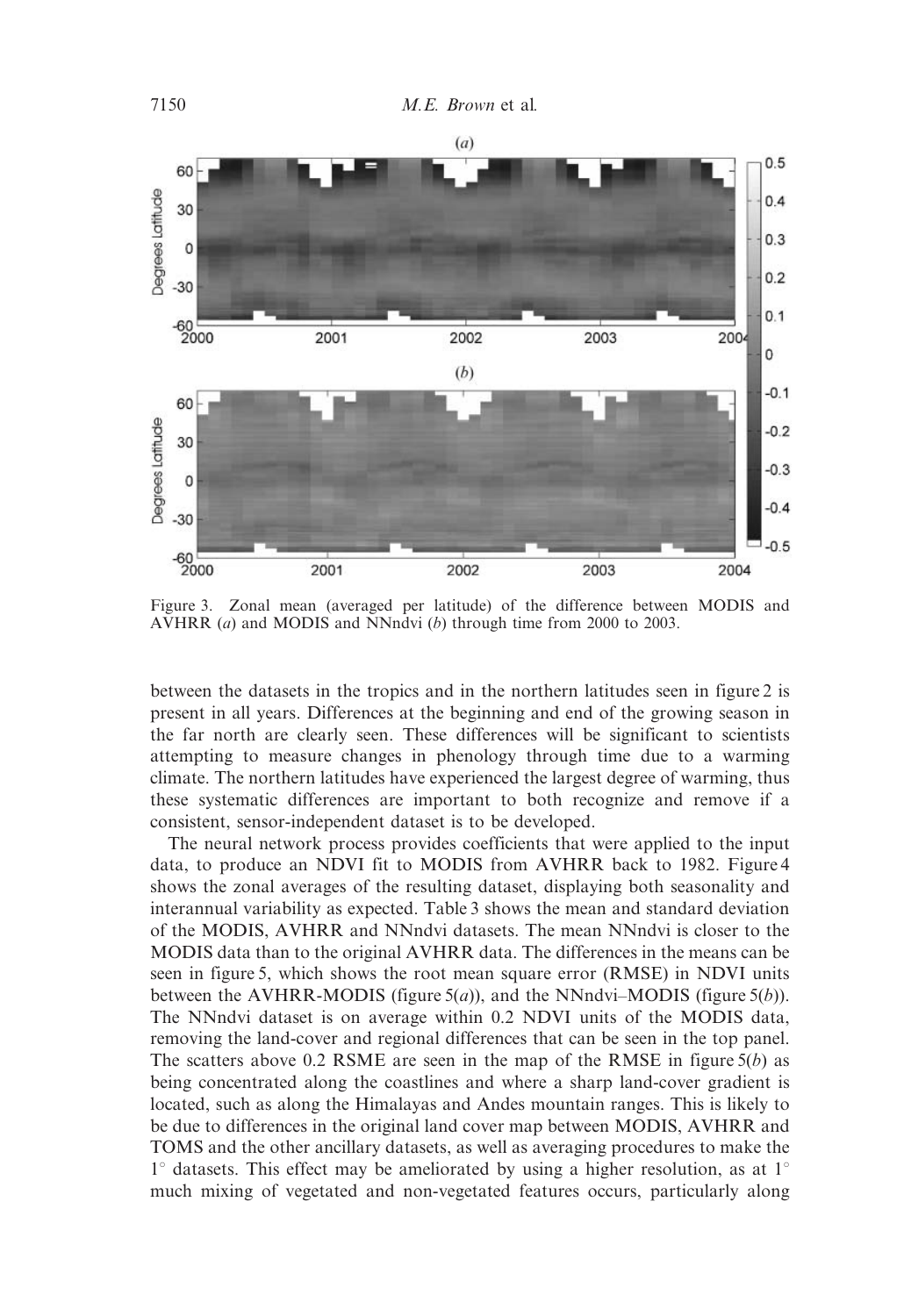

Zonal Mean psuedo MODIS NDVI reconstructed from AVHRR NDVI and TOMS data

Figure 4. Latitude-averaged mean of NNndvi from 1982 to 2003.

sharp land cover and topographic features, which reduces the effectiveness of the neural network training.

Figure 6 shows the time series from MODIS, AVHRR, and the NNndvi from six selected  $1^{\circ}$  pixels (Brown *et al.* 2006). These locations were selected from the Earth Observing System land validation core sites described in Brown et al. (2006) and were meant to display a range of ecosystems and climates. The figure shows that the NNndvi is much closer to the MODIS series than the original GIMMS AVHRR, particularly in areas with high humidity such as in the Cascades of Washington state or Ji-Parana, Brazil. The NNndvi is higher than the GIMMS data, especially during the winter months. In some regions where the match between MODIS and AVHRR was fairly good originally, such as in the Harvard Forest, the fit between the datasets is extremely good.

Figure 7 shows the correlation coefficient  $R$ , between the GPCC monthly gridded rainfall product at  $1^\circ$  and the GIMMS AVHRR, NNndvi, and MODIS from 2000–

|           |  |  |  |  |  | Table 3. Global mean and standard deviation of the MODIS, AVHRR and NNndvi |  |  |  |  |  |  |
|-----------|--|--|--|--|--|----------------------------------------------------------------------------|--|--|--|--|--|--|
| datasets. |  |  |  |  |  |                                                                            |  |  |  |  |  |  |

| Sensor                         | NN <sub>ndvi</sub> | <b>AVHRR</b> | <b>MODIS</b> |
|--------------------------------|--------------------|--------------|--------------|
| Global mean<br><b>NDVI</b>     | 0.4834             | 0.2982       | 0.4830       |
| Global standard<br><b>NDVI</b> | 0.2384             | 0.2460       | 0.2522       |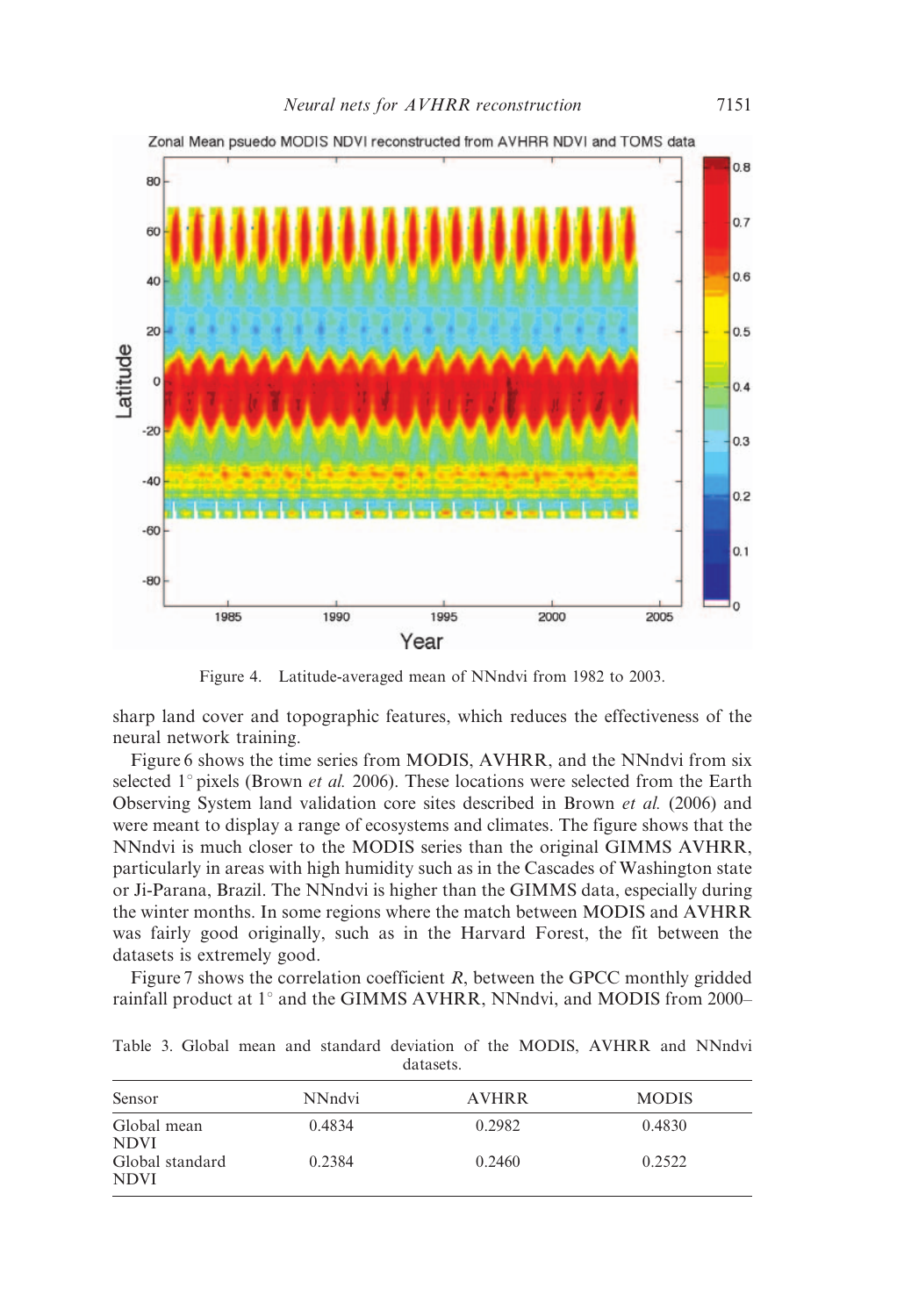

Figure 5. Root mean square error from MODIS-AVHRR (above) and the MODIS-NNndvi (below) from 2000 to 2003 in NDVI units.

2003. The maps in the top two panels show that the NNndvi has a similar relationship with rainfall in semi-arid regions as has been documented with the GIMMS data (Brown et al. 2004). It demonstrates that at  $1^{\circ}$ , the correction maintains the datasets' basic integrity and relationship with rainfall in semi-arid zones. Panel D shows the histogram of the global correlation, showing a similar structure to the data for the three datasets.

The results of this procedure are fairly robust, but they are not sufficiently good to be used for scientific investigations. To determine if the data are usable immediately, we produced an anomaly for August 2003 from each dataset versus the 4-year August mean for MODIS. Figure 8 shows the histogram of the anomaly for August 2003 (when there was a major drought in Europe), which shows the improvement of the NNndvi over AVHRR, but the data is still quite a bit different to the MODIS data. Depending on the user requirements, this may be sufficiently similar. The bias in the AVHRR has been removed so that the NNndvi is far more normally distributed. The Rp statistic, a modified version of the Shapiro-Wilks test, measures the degree of normality of a dataset by correlating the data with the standard normal distribution (Wilks 1995). The Rp for the MODIS anomaly shown in figure 8 is 0.17, whereas the NNndvi anomaly has a value of 0.45, and the AVHRR 0.47. So although the neural net correction has improved the data significantly, there are still differences that are systematic for every pixel. The quality of the corrected data is significantly better, however, as can be seen in figure 9. The removal of cloud contamination in regions, such as the Gulf of Guinea, that have always had depressed NDVI signals in the AVHRR dataset, is a contribution that should not be underestimated.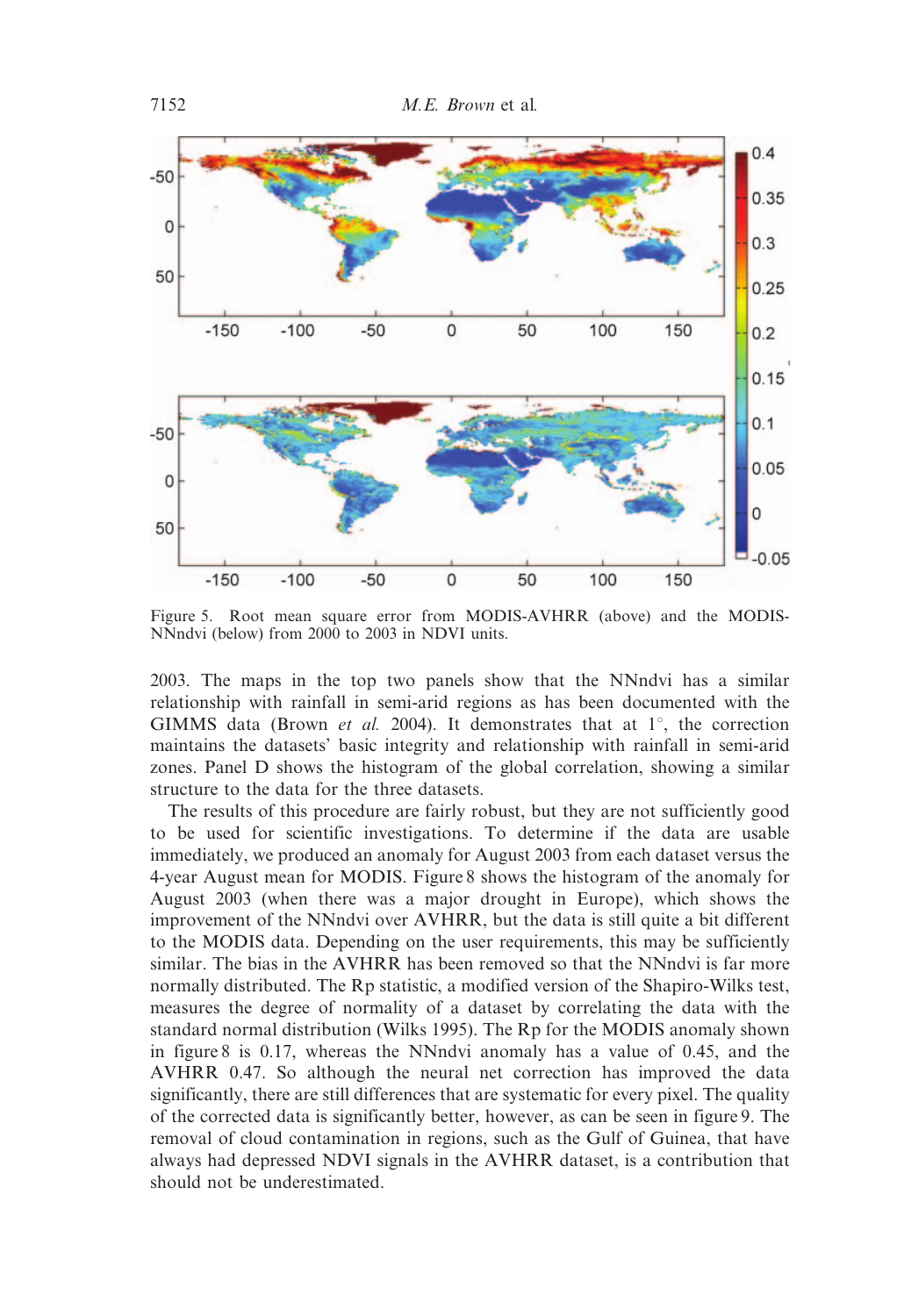

Figure 6. Time series plots of six latitude-longitude locations: Louga, Senegal  $(16, -16)$ , Tigray Ethiopia (14, 40), Bondville Illinois (10, -88), Cascades Washington (44, -122), Harvard Forest Massachusetts (43, -72), and Ji-Parana Brazil (-11, -62).

#### 6. Discussion

The lack of reliable climate observations throughout the AVHRR record is a major limitation in all attempts to correct the AVHRR data to match the quality of the MODIS record. In order to remove the systematic difference between the AVHRR and MODIS data due to atmospheric water vapour, we need accurate observations of the amount of water vapour in the atmosphere at the time of data acquisition. For AVHRR, the instrument that provides these data is derived from the Total Ozone Mapping Spectrometer (TOMS) data (McPeters et al. 1998). TOMS data have their own problems with data continuity and algorithms, which may reduce the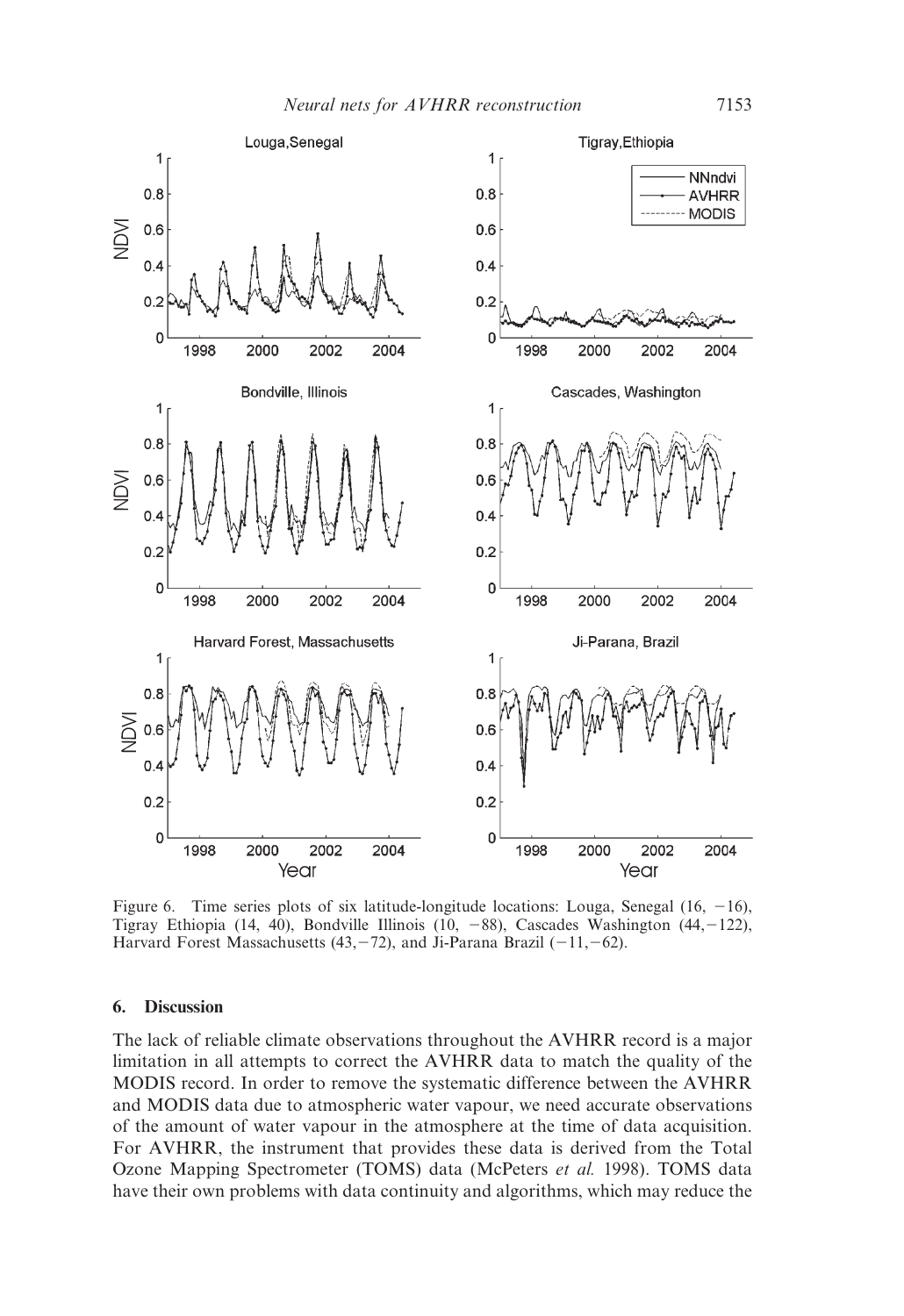

Figure 7. Correlation coefficient of AVHRR  $(a)$ , NNndvi  $(b)$ , and MODIS  $(c)$  versus GPCC rainfall data. (d) Shows the histogram of the correlation coefficient of the NDVI versus gridded rainfall by percent.

effectiveness of the neural network because the issues may interfere with the NDVI differences we are trying to remove.

One reason for the lack of strong results in this experiment is the use of aggregated data. The temporal mismatch between the 15-day AVHRR data, the 16 day MODIS data and the monthly TOMS datasets has consequences that are difficult to identify. Although an effort was made to minimize these problems through aggregation to the monthly time step, they may confound the neural net. Aggregated data are much cleaner than daily observations, require far less computational effort (a key factor in running neural networks), and are the most widely used products. In addition, daily data for the AVHRR NDVI and reflectances are currently not available, thus they are not used here.

An effort is being made in the context of a NASA funded collaborative project called the Long Term Data Record at the University of Maryland. In this project, daily AVHRR NDVI from NOAA-7 through -14 (1981 to 1999) will be combined directly with MODIS data from 2000 onwards. The data from the year 2003 will be used to relate the two datasets. The research presented in this paper will illuminate the efforts of this project.

#### 7. Conclusion

Remote sensing datasets are the result of a complex interaction between the design of a sensor, the spectral response function, stability in orbit, the processing of the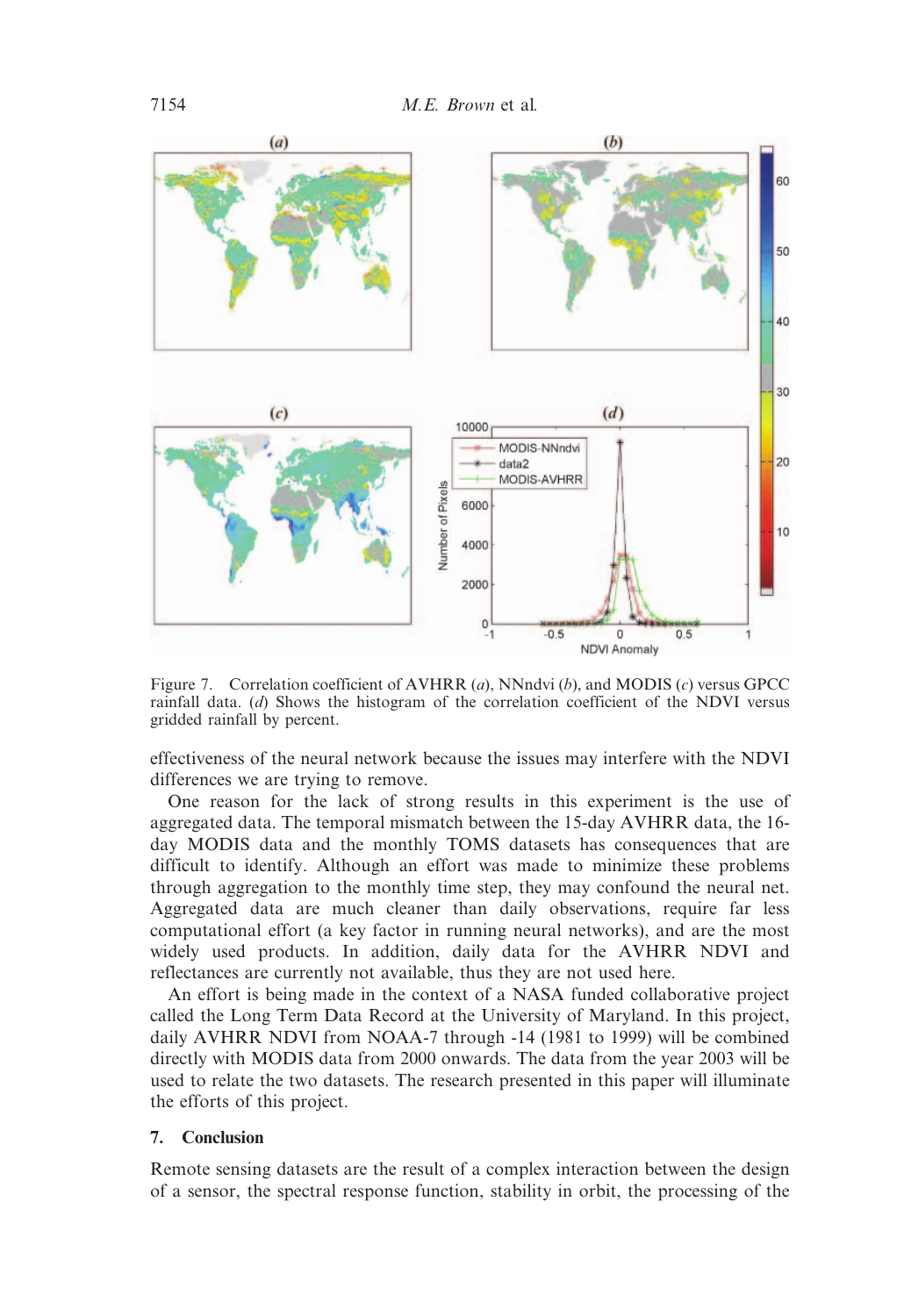

Figure 8. The August 2003 anomaly, defined as the difference between the MODIS, AVHRR and NNndvi image for August 2003 and the mean of four August MODIS images  $(2000-2003)$ .

raw data, compositing schemes, and post-processing corrections for various atmospheric effects including clouds and aerosols. The interaction between these various elements is often nonlinear and non-additive, where some elements increase the vegetation signal-to-noise ratio (compositing, for example) and others reduce it (clouds and volcanic aerosols) (Los 1998). Thus, although other authors have used simulated data to explore the relationship between AVHRR and MODIS (Trishchenko et al. 2002, van Leeuwen et al. 2006), these techniques are not directly useful in producing a sensor-independent vegetation dataset that can be used by data users in the near term.

There are substantial differences between the processed vegetation data from AVHRR and MODIS. In order to have a long data record that utilizes all available data back to 1981, we must find practical ways of incorporating the AVHRR data into a continuum of observations that include both MODIS and VIIRS. The results in this paper show that the TOMS data record on clouds, ozone and aerosols can be used to identify and remove sensor-specific atmospheric contaminants that differentially affect the AVHRR over MODIS. Other sensor-related effects, particularly those of changing BRDF, viewing angle, illumination, and other effects that are not accounted for here, remain important sources of additional variability. Although this analysis has not produced a dataset with identical properties to MODIS, it has demonstrated that a neural net approach can remove most of the atmospheric-related aspects of the differences between the sensors, and match the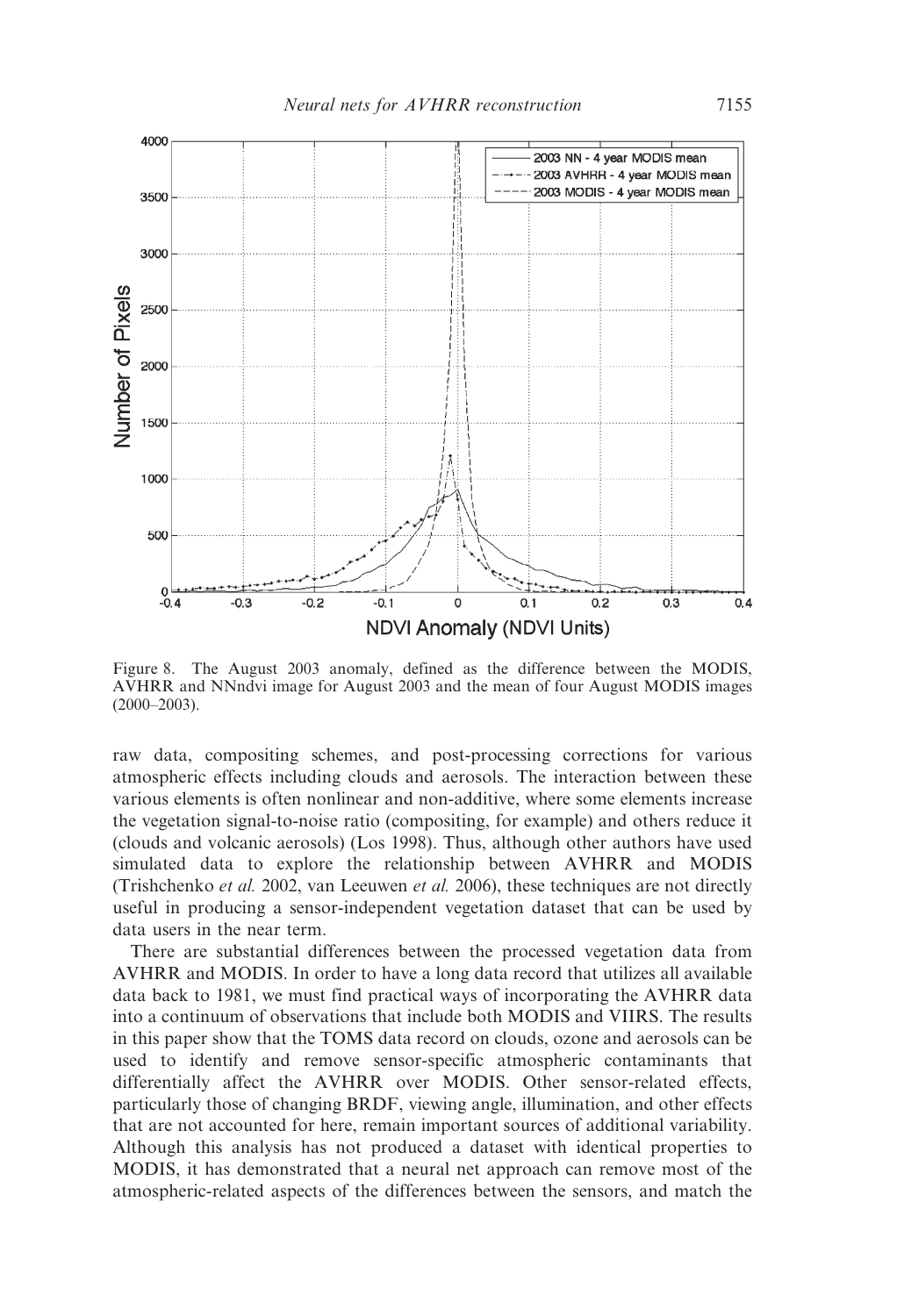

Figure 9. Africa subset of 1° images for July 2002 for the AVHRR (a), NNndvi (b), and the difference between the two  $(c)$ .

mean, standard deviation and range of the two sensors. A similar technique can be used for the VIIRS sensor once the data is released.

#### References

- ATKINSON, P.M. and TATNALL, A.R.L., 1997, Introduction: neural networks in remote sensing. International Journal of Remote Sensing, 18, pp. 699–709.
- BENEDIKTSSON, J.A., SWAIN, P.H. and ERSOY, O.K., 1990, Neural network approaches versus statistical methods in classification of multisource remote sensing data. IEEE Transactions on Geoscience and Remote Sensing, 28, pp. 540–552.
- BISHOP, C., 1995, Neural Networks for Pattern Recognition (Oxford: Oxford University Press).
- BOUNOUA, L., COLLATZ, G.J., LOS, S.O., SELLERS, P.J., DAZLICH, D.A., TUCKER, C.J. and RANDALL, D.A., 2000, Sensitivity of climate to changes in NDVI. Journal of Climate, 13, pp. 2277–2292.
- BROWN, M.E., PINZON, J. and TUCKER, C., 2004, New vegetation index dataset available to monitor global change. EOS Transactions, 85, pp. 565–569.
- BROWN, M.E., PINZON, J.E., DIDAN, K., MORISETTE, J.T. and TUCKER, C.J., 2006, Evaluation of the consistency of long-term NDVI time series derived from AVHRR, SPOT-Vegetation, SeaWiFS, MODIS and Landsat ETM *+* . IEEE Transactions on Geoscience and Remote Sensing, 44, pp. 1787–1793.
- CIHLAR, J., TCHEREDNICHENKO, I., LATIFOVIC, R., LI, Z. and CHEN, J., 2001, Impact of variable atmospheric water vapor content on AVHRR data corrections over land. IEEE Transactions on Geoscience and Remote Sensing, 39, pp. 173-180.
- EKLUNDH, L. and OLSSON, L., 2003, Vegetation index trends for the African Sahel 1982–1999. Geophysical Research Letters, 30, pp. 1–13, doi 10.1029/2002GL016772.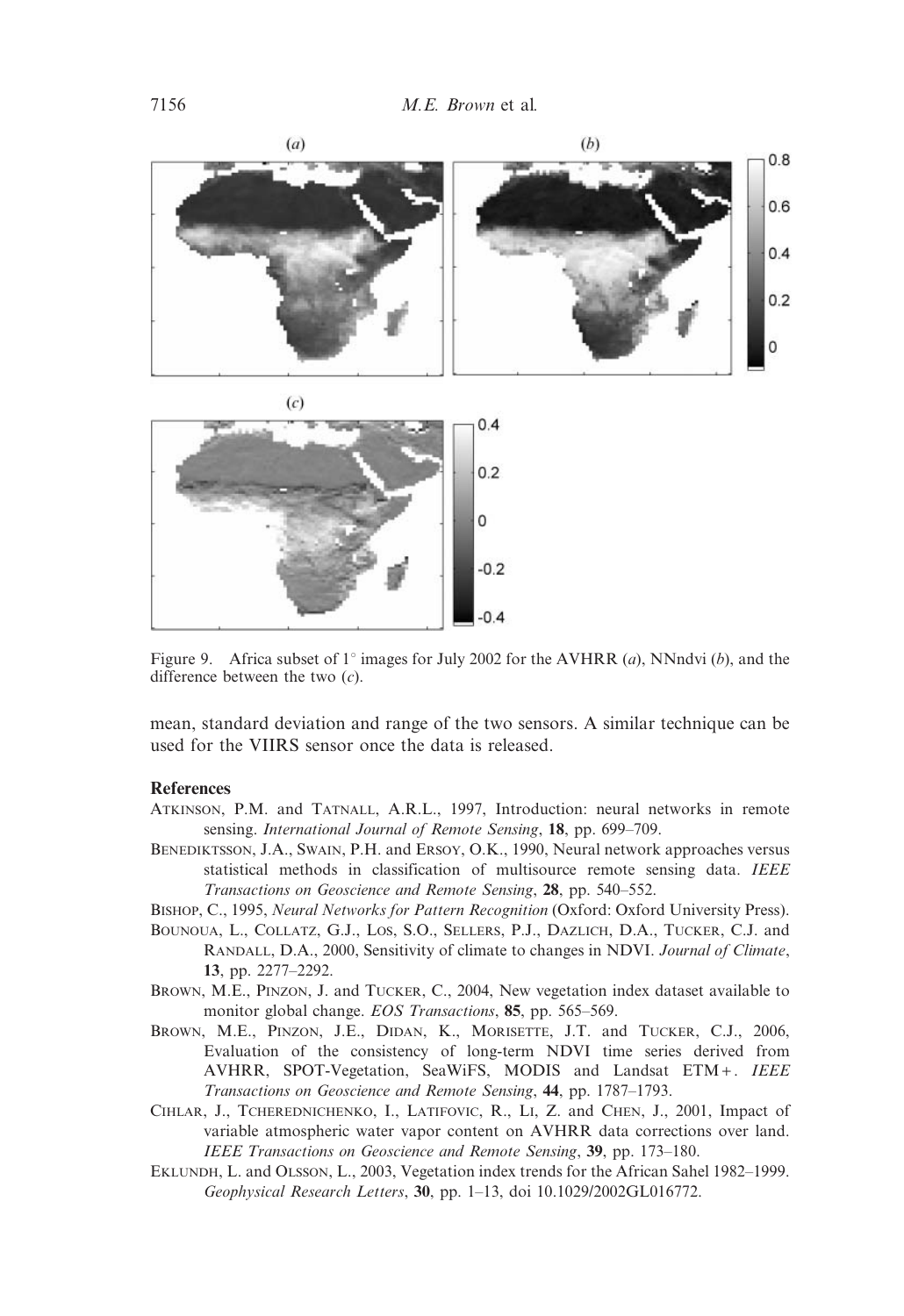- GALLO, K.P., JI, L., REED, B.C., DWYER, J. and EIDENSHINK, J.C., 2003, Comparison of MODIS and AVHRR 16-day normalized difference vegetation index composite data. Geophysical Research Letters, 31, L07502-5.
- GIRI, C., ZHU, Z. and REED, B.C., 2004, A comparative analysis of the Global Land Cover 2000 and MODIS land cover data sets. Remote Sensing of Environment, 94, pp. 123–132.
- HOLBEN, B., 1986, Characteristics of maximum-value composite images from temporal AVHRR data. International Journal of Remote Sensing, 7, pp. 1417–1434.
- HUETE, A.R. and JACKSON, R.D., 1988, Soil and atmosphere influences on the spectra of partial canopies. Remote Sensing of Environment, 25, pp. 89–105.
- HUETE, A.R. and TUCKER, C.J., 1991, Investigation of soil influences in AVHRR red and near-infrared vegetation index imagery. International Journal of Remote Sensing, 12, pp. 1223–1242.
- HUETE, A., JUSTICE, C. and LIU, H., 1994, Development of vegetation and soil indices for MODIS-EOS. Remote Sensing of Environment, 49, pp. 224–234.
- HUETE, A.R., DIDAN, K., SHIMABUKURO, Y.E., RATANA, P., SALESKA, S.R., HUTYRA, L.R., YANG, W., NEMANI, R.R. and MYNENI, R.B., 2006, Amazon rainforests green-up with sunlight in dry season. Geophysical Research Letters, 33, L060405.
- LARY, D.J. and MUSSA, H.Y., 2004, Using an extended Kalman filter learning algorithm for feed-forward neural networks to describe tracer correlations. Atmospheric Chemistry and Physics Discussions, 4, pp. 3653–3667.
- LIPPMANN, R.P., 1987, An introduction to computing with neural nets. IEEE ASSP Magazine, 4–22.
- LOS, S.O., 1998, Estimation of the ratio of sensor degradation between NOAA AVHRR channels 1 and 2 from monthly NDVI composites. IEEE Transactions on Geoscience and Remote Sensing, 36, pp. 206–213.
- MCPETERS, R., BHARTIA, P.K., KRUEGER, A., HERMAN, J., WELLEMEYER, C., SEFTOR, C., JAROSS, G., TORRES, O., MOY, L., LABOW, G., BYERLY, W., TAYLOR, S., SWISSLER, T. and CEBULA, R., 1998, Earth Probe Total Ozone Mapping Spectrometer (TOMS) Data Product User's Guide National Aeronautics and Space Administration, Greenbelt, MD, USA.
- MIURA, T., HUETE, A. and YOSHIOKA, H., 2006, An empirical investigation of cross-sensor relationships of NDVI and red/near-infrared reflectance using EO-1 Hyperion data. Remote Sensing of Environment, 100, pp. 223–236.
- PINHEIRO, A.C., PRIVETTE, J.L., MAHONEY, R. and TUCKER, C.J., 2004, Directional effects in a daily AVHRR land surface temperature data set over Africa. IEEE Transactions on Geoscience and Remote Sensing, 42, pp. 1941–1954.
- PINZON, J., 2002, Using HHT to successfully uncouple seasonal and interannual components in remotely sensed data. Proceedings of SCI 2002 Conference, 14–18 July 2002, SCI International, Orlando, Florida.
- PINZON, J., BROWN, M.E. and TUCKER, C.J., 2005, Satellite time series correction of orbital drift artifacts using empirical mode decomposition. In Hilbert-Huang Transform: Introduction and applications, N. Huang and S.S.P. Shen (Eds), pp. 167–186 (Hackensack, NJ: World Scientific).
- RUDOLF, B., HAUSCHILD, H., RUETH, W. and SCHNEIDER, U., 1994, Terrestrial precipitation analysis: operational method and required density of point measurements. In M. Desbois and F. Desalmand (Eds). Global Precipitations and Climate Change, NATO ASI Series, pp. 173–186 (New York: Springer Verlag).
- RUMELHART, D.E. and MCCLELLAND, J., GROUP t.P.r 1986, Parallel Distributed Processing: Explorations in the microstructure of cognition, Vol. 1—Foundations (Cambridge, MA: MIT).
- SELLERS, P.J., COLLATZ, J., HALL, F.G., MEESON, B.W., CLOSS, J., CORPREW, F., MEMANUS, J., MYERS, D., SUN, K.-J., DAZLICH, D., KERR, Y., KOSTER, R., LOS, S., MITCHELL, K. and TRY, P., 1996, The ISLSCP Initiative I Global Datasets: Surface